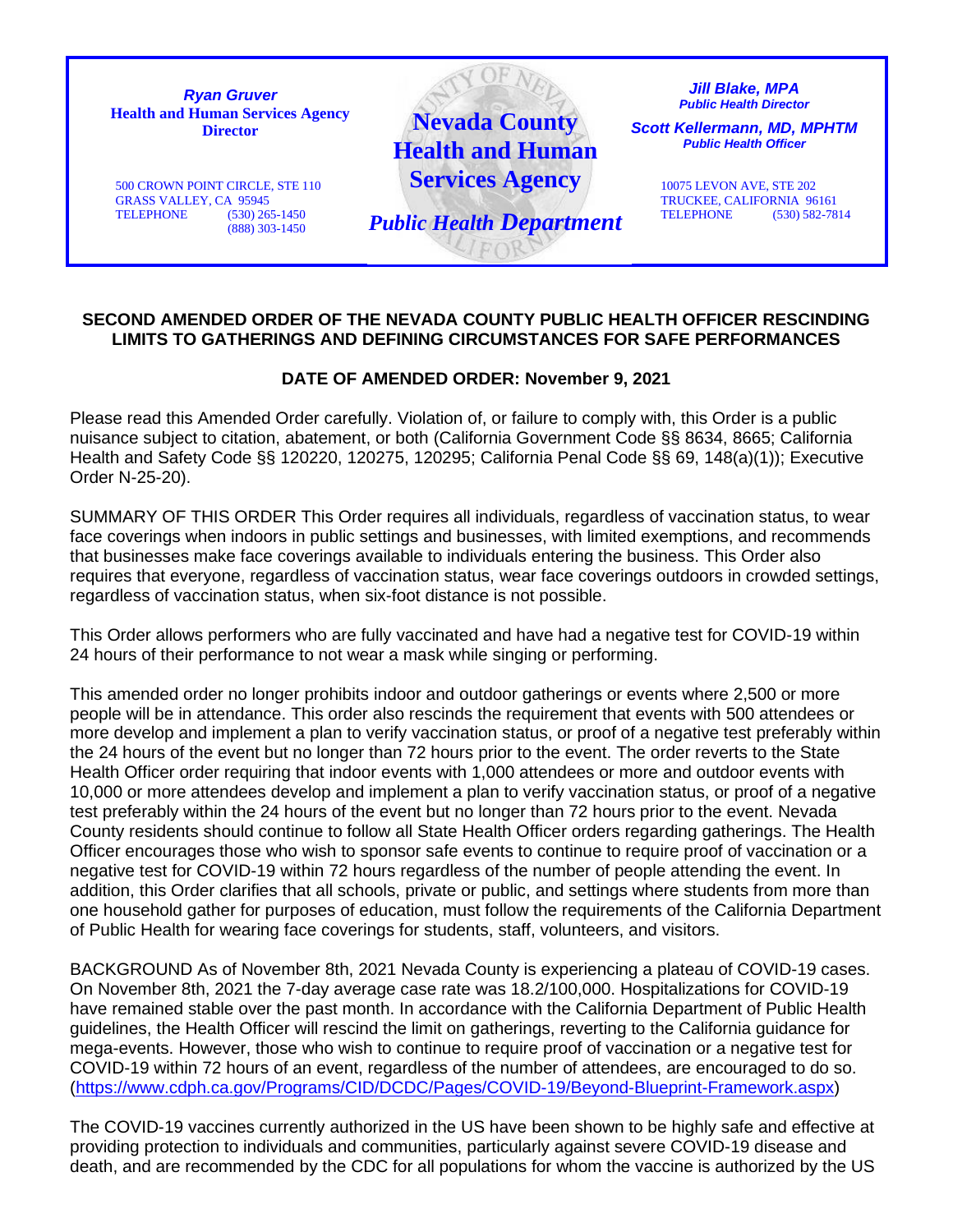Food and Drug Administration. In considering options to stem this rapid increase in COVID-19 transmission, a continued increase in the proportion of the population vaccinated is necessary but not enough. Universal indoor use of face coverings, also known as masking, will continue to be required, with limited exceptions. Outdoor masking is also required when crowded conditions do not allow for physical distancing.

All individuals, especially those who are unvaccinated or at higher risk of severe outcomes from COVID-19, should take personal measures to reduce risk in addition to masking. This Order is necessary to control and reduce the rate of community spread and to reinforce the need for safe interactions. The Public Health Officer will continue to assess the public health situation as it evolves and may modify this Order, or issue additional Orders, related to COVID-19, as changing circumstances dictate.

ORDER UNDER THE AUTHORITY OF CALIFORNIA HEALTH AND SAFETY CODE SECTIONS 101040, 101085, 120175, AND 120220, THE PUBLIC HEALTH OFFICER OF NEVADA COUNTY ("HEALTH OFFICER") HEREBY ORDERS AS FOLLOWS:

- 1. Except as otherwise set forth herein, the July 28, 2021 Guidance for the Use of Face Coverings issued by the California Department of Public Health ("CDPH"), as may be amended from time to time, continues to apply throughout the County.
- 2. This Order directs that face coverings shall be worn, regardless of vaccination status, over the mouth and nose, in all indoor public settings, venues, gatherings, and workplaces, such as, but not limited to offices, retail stores, restaurants and bars, theaters, family entertainment centers, conference centers, and State and local government offices. For purposes of this Order, all nonresidential settings are considered public, and common areas within apartments and other multihousehold residential settings (e.g., common patios, laundry rooms, lobbies) are also considered public. This order also continues to require that face coverings be worn, regardless of vaccination status, outdoors in crowded situations when it is not possible to maintain 6-foot distance from others.
- 3. This Order allows performers who are fully vaccinated and have received negative results of a test for COVID-19 within 24 hours of their performance to not wear a mask while singing or performing.
- 4. This Order no longer limits gatherings to 2,500 people or fewer and reverts to the California Beyond the Blueprint guidance for mega-events without a limitation in number of attendees to indoor or outdoor gatherings. [\(https://www.cdph.ca.gov/Programs/CID/DCDC/Pages/COVID-19/Beyond-](https://www.cdph.ca.gov/Programs/CID/DCDC/Pages/COVID-19/Beyond-Blueprint-Framework.aspx)[Blueprint-Framework.aspx\)](https://www.cdph.ca.gov/Programs/CID/DCDC/Pages/COVID-19/Beyond-Blueprint-Framework.aspx)
- 5. This Order also clarifies that all schools, private or public, and settings where students from more than one household gather for purposes of education, must follow the requirements of the California Department of Public Health for wearing face coverings for students, staff, volunteers, and visitors.
- 6. Individuals, businesses, venue operators, hosts, and others responsible for the operation of indoor public settings must:
	- a. Require all patrons to wear face coverings for all indoor settings, regardless of their vaccination status.
	- b. Post clearly visible and easy-to-read signage at all entry points for indoor settings to communicate the masking requirements to all patrons. In addition, those responsible for indoor settings are strongly encouraged to provide face coverings at no cost to individuals required to wear them.
	- c. Wearing masks in outdoor settings is required, regardless of vaccination status, when in crowds where maintaining 6-foot distance from others is not possible. Those responsible for these crowded outdoor settings are strongly encouraged to provide face coverings at no cost to individuals who wish to wear them.
- 7. Exemptions from face covering requirements individuals are not required to wear face coverings in the following circumstances: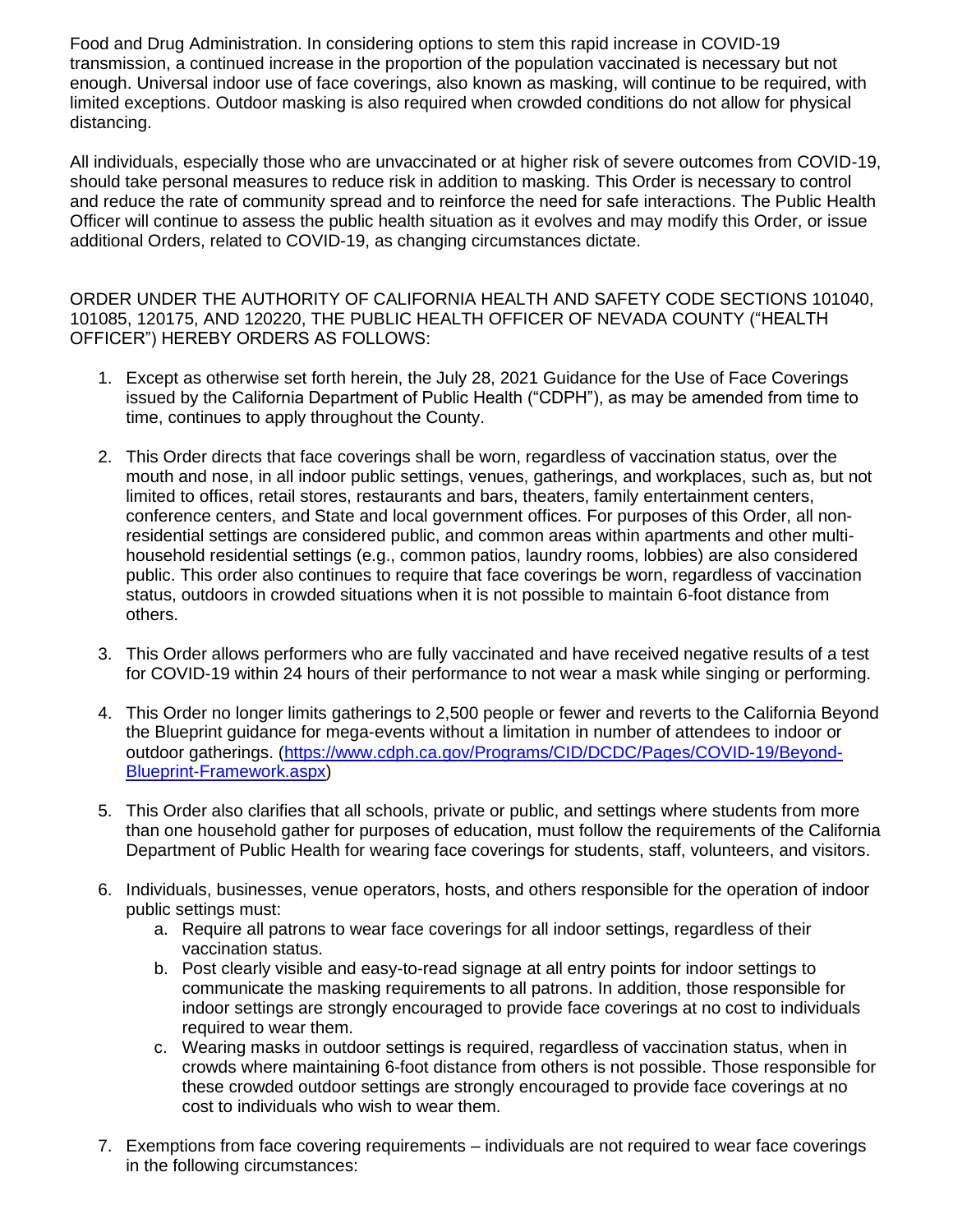- a. Persons under the age of two.
- b. Persons who are working alone in a closed office or room.
- c. Persons who are obtaining a medical or cosmetic service involving the nose or face for which temporary removal of the face covering is necessary to perform the service.
- d. Persons who are specifically exempted from wearing face masks pursuant to other CDPH guidance.
- e. Persons who are actively eating or drinking.
- 8. Employers and businesses subject to the Cal/OSHA COVID-19 Emergency Temporary Standards ("ETS") and/or the Cal/OSHA Aerosol Transmissible Diseases Standards should consult the applicable regulations for additional requirements. The ETS allow local health jurisdictions to mandate more protective measures.
	- a. This Order, which requires face coverings for all individuals in indoor settings and businesses, regardless of vaccination status, takes precedence over the more permissive ETS regarding employee face coverings.
- 9. The requirement that Individuals, businesses, venue operators, hosts, and others responsible for the operation of indoor or outdoor public settings, where there will be 500 or more people in attendance must develop and implement a plan to require all attendees, including but not limited to employees, volunteers, performers, and participants, to show verifiable proof of vaccination against COVID-19 or a negative test for COVID-19 (antigen or PCR) preferably within 24 hours of the event but no more than 72 hours before the event, is rescinded and reverts to the California Beyond the Blueprint guidance for indoor gatherings of 1,000 people or more and outdoor gatherings of 10,000 people or more. However, individuals, businesses, venue operators, hosts, and others responsible for the operation of indoor or outdoor public settings are encouraged to continue to require all attendees to show proof of vaccination or a negative COVID-19 test within 72 hours of the event, as this provides for additional safety during the event.
- 10. This Order shall become effective at 12:01 a.m. on November 10, 2021 and will continue to be in effect until it is extended, rescinded, superseded, or amended in writing by the Public Health Officer. The Public Health Officer intends to continually review the need for the Order by monitoring daily COVID-19 case rates, percent positivity, hospitalizations and variants of concern circulating in the County.
- 11. All State orders and guidance documents referenced in State orders are complementary to this Order. By way of this Order, the Public Health Officer adopts such directives as orders as well. Where a conflict exists between a local order and any State public health order related to the COVID-19 pandemic, the most restrictive provision controls pursuant to, and consistent with, California Health and Safety Code § 131080, unless the State Health Officer issues an order that expressly determines a provision of a local public health order is a menace to public health.
- 12. The violation of any provision of this Order constitutes an imminent threat and menace to public health, constitutes a public nuisance, and pursuant to California Health and Safety Code § 120275, is a misdemeanor punishable by fine, imprisonment, or both. Other administrative and judicial remedies are also available.
- 13. Copies of this Order shall promptly be: (1) made available at the County Administration Building at 950 Maidu Avenue, Nevada City; (2) posted on the County website (www.mynevadacounty.com); and (3) provided to any member of the public requesting a copy of this Order.
- 14. If any provision of this Order or its application to any person or circumstance is held to be invalid, the reminder of the Order, including the application of such part or provision to other persons or circumstances, shall not be affected and shall continue in full force and effect. To this end, the provisions of this Order are severable.